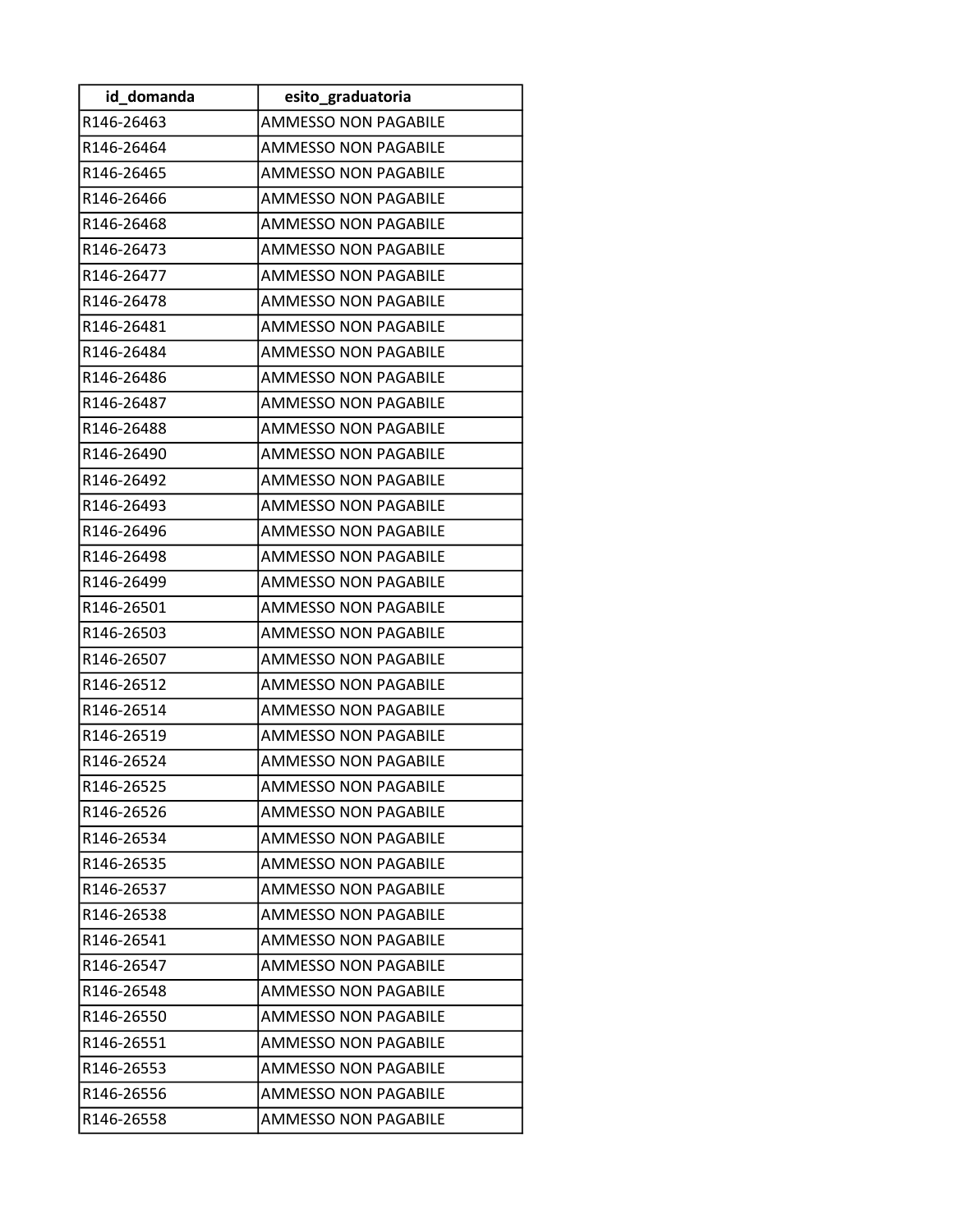| R146-26565 | AMMESSO NON PAGABILE        |
|------------|-----------------------------|
| R146-26566 | AMMESSO NON PAGABILE        |
| R146-26569 | <b>AMMESSO NON PAGABILE</b> |
| R146-26571 | <b>AMMESSO NON PAGABILE</b> |
| R146-26572 | <b>AMMESSO NON PAGABILE</b> |
| R146-26573 | <b>AMMESSO NON PAGABILE</b> |
| R146-26574 | <b>AMMESSO NON PAGABILE</b> |
| R146-26576 | <b>AMMESSO NON PAGABILE</b> |
| R146-26577 | AMMESSO NON PAGABILE        |
| R146-26580 | AMMESSO NON PAGABILE        |
| R146-26586 | <b>AMMESSO NON PAGABILE</b> |
| R146-26587 | AMMESSO NON PAGABILE        |
| R146-26594 | <b>AMMESSO NON PAGABILE</b> |
| R146-26596 | <b>AMMESSO NON PAGABILE</b> |
| R146-26600 | AMMESSO NON PAGABILE        |
| R146-26604 | <b>AMMESSO NON PAGABILE</b> |
| R146-26605 | <b>AMMESSO NON PAGABILE</b> |
| R146-26606 | <b>AMMESSO NON PAGABILE</b> |
| R146-26613 | <b>AMMESSO NON PAGABILE</b> |
| R146-26616 | AMMESSO NON PAGABILE        |
| R146-26620 | <b>AMMESSO NON PAGABILE</b> |
| R146-26625 | <b>AMMESSO NON PAGABILE</b> |
| R146-26626 | <b>AMMESSO NON PAGABILE</b> |
| R146-26632 | AMMESSO NON PAGABILE        |
| R146-26634 | AMMESSO NON PAGABILE        |
| R146-26636 | AMMESSO NON PAGABILE        |
| R146-26641 | <b>AMMESSO NON PAGABILE</b> |
| R146-26644 | <b>AMMESSO NON PAGABILE</b> |
| R146-26650 | <b>AMMESSO NON PAGABILE</b> |
| R146-26654 | AMMESSO NON PAGABILE PER    |
|            | <b>RESIDUO</b>              |
| R146-26657 | <b>AMMESSO NON PAGABILE</b> |
| R146-26658 | AMMESSO NON PAGABILE        |
| R146-26659 | AMMESSO NON PAGABILE        |
| R146-26663 | AMMESSO NON PAGABILE        |
| R146-26674 | AMMESSO NON PAGABILE        |
| R146-26678 | AMMESSO NON PAGABILE        |
| R146-26679 | AMMESSO NON PAGABILE        |
| R146-26682 | AMMESSO NON PAGABILE        |
| R146-26683 | AMMESSO NON PAGABILE        |
| R146-26686 | AMMESSO NON PAGABILE        |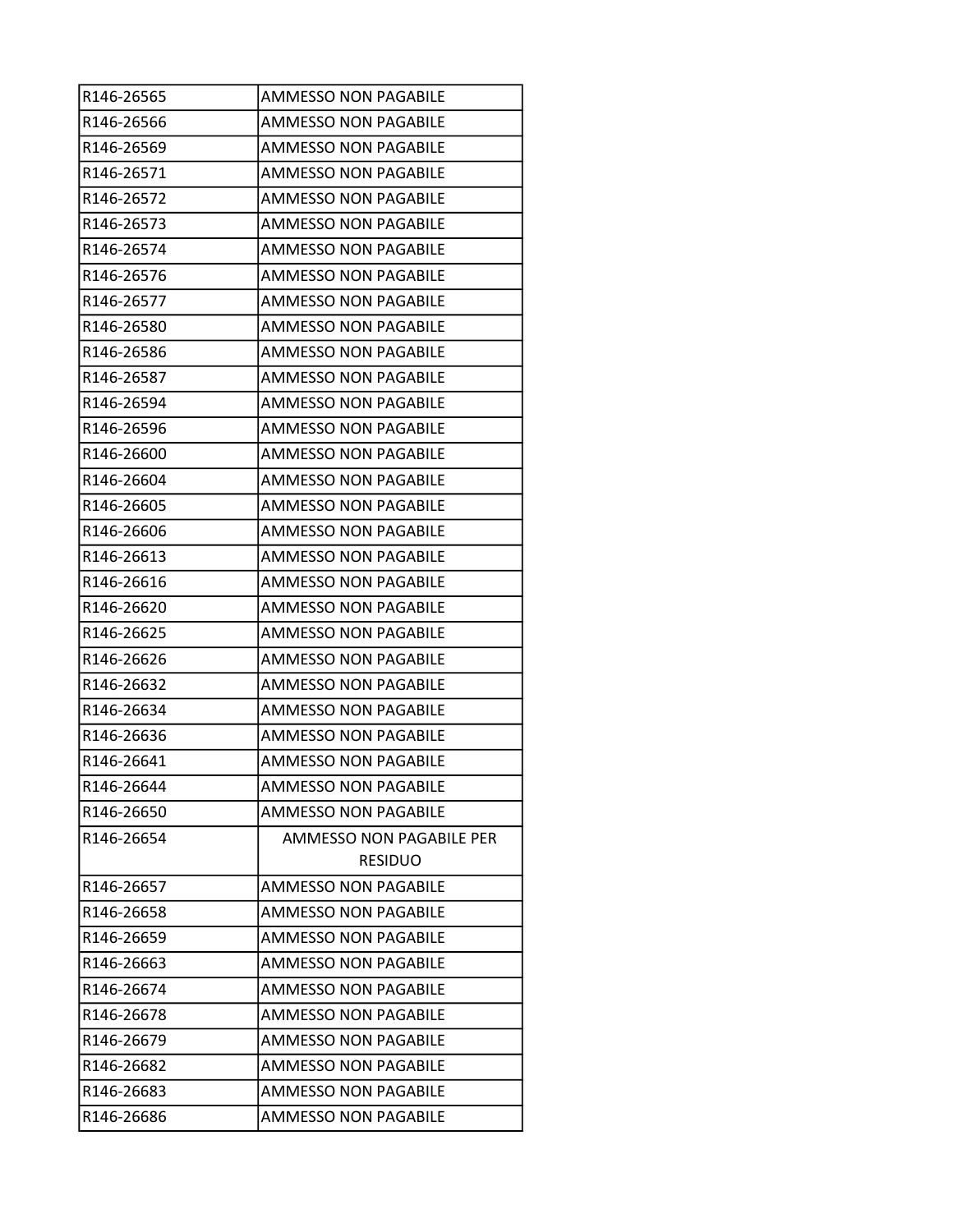| R146-26687 | AMMESSO NON PAGABILE        |
|------------|-----------------------------|
| R146-26688 | AMMESSO NON PAGABILE        |
| R146-26689 | <b>AMMESSO NON PAGABILE</b> |
| R146-26700 | <b>AMMESSO NON PAGABILE</b> |
| R146-26701 | <b>AMMESSO NON PAGABILE</b> |
| R146-26702 | <b>AMMESSO NON PAGABILE</b> |
| R146-26703 | <b>AMMESSO NON PAGABILE</b> |
| R146-26706 | <b>AMMESSO NON PAGABILE</b> |
| R146-26712 | AMMESSO NON PAGABILE        |
| R146-26713 | AMMESSO NON PAGABILE        |
| R146-26715 | <b>AMMESSO NON PAGABILE</b> |
| R146-26725 | AMMESSO NON PAGABILE        |
| R146-26728 | <b>AMMESSO NON PAGABILE</b> |
| R146-26730 | <b>AMMESSO NON PAGABILE</b> |
| R146-26735 | <b>AMMESSO NON PAGABILE</b> |
| R146-26736 | <b>AMMESSO NON PAGABILE</b> |
| R146-26738 | <b>AMMESSO NON PAGABILE</b> |
| R146-26739 | <b>AMMESSO NON PAGABILE</b> |
| R146-26742 | <b>AMMESSO NON PAGABILE</b> |
| R146-26743 | AMMESSO NON PAGABILE        |
| R146-26745 | <b>AMMESSO NON PAGABILE</b> |
| R146-26747 | <b>AMMESSO NON PAGABILE</b> |
| R146-26748 | <b>AMMESSO NON PAGABILE</b> |
| R146-26749 | AMMESSO NON PAGABILE        |
| R146-26752 | <b>AMMESSO NON PAGABILE</b> |
| R146-26756 | AMMESSO NON PAGABILE        |
| R146-26757 | <b>AMMESSO NON PAGABILE</b> |
| R146-26759 | <b>AMMESSO NON PAGABILE</b> |
| R146-26778 | <b>AMMESSO NON PAGABILE</b> |
| R146-26782 | AMMESSO NON PAGABILE        |
| R146-26784 | <b>AMMESSO NON PAGABILE</b> |
| R146-26786 | AMMESSO NON PAGABILE        |
| R146-26787 | <b>AMMESSO NON PAGABILE</b> |
| R146-26790 | <b>AMMESSO NON PAGABILE</b> |
| R146-26791 | AMMESSO NON PAGABILE        |
| R146-26793 | AMMESSO NON PAGABILE        |
| R146-26795 | AMMESSO NON PAGABILE        |
| R146-26798 | AMMESSO NON PAGABILE        |
| R146-26800 | AMMESSO NON PAGABILE        |
| R146-26805 | AMMESSO NON PAGABILE        |
| R146-26807 | <b>AMMESSO NON PAGABILE</b> |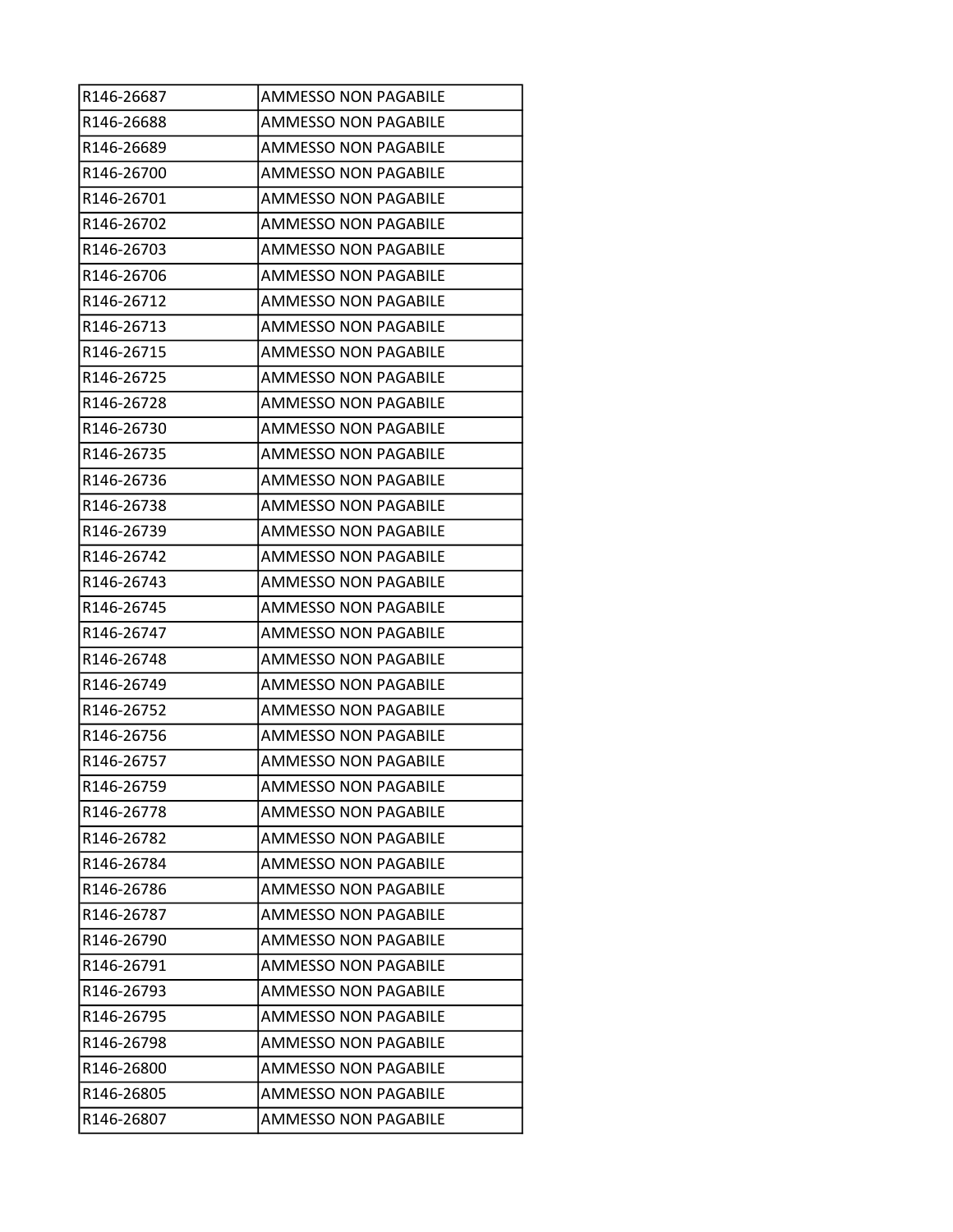| R146-26810 | <b>AMMESSO NON PAGABILE</b> |
|------------|-----------------------------|
| R146-26811 | AMMESSO NON PAGABILE        |
| R146-26816 | <b>AMMESSO NON PAGABILE</b> |
| R146-26821 | <b>AMMESSO NON PAGABILE</b> |
| R146-26822 | <b>AMMESSO NON PAGABILE</b> |
| R146-26825 | <b>AMMESSO NON PAGABILE</b> |
| R146-26828 | <b>AMMESSO NON PAGABILE</b> |
| R146-26833 | <b>AMMESSO NON PAGABILE</b> |
| R146-26836 | AMMESSO NON PAGABILE        |
| R146-26838 | <b>AMMESSO NON PAGABILE</b> |
| R146-26840 | <b>AMMESSO NON PAGABILE</b> |
| R146-26850 | AMMESSO NON PAGABILE        |
| R146-26856 | <b>AMMESSO NON PAGABILE</b> |
| R146-26859 | <b>AMMESSO NON PAGABILE</b> |
| R146-26860 | <b>AMMESSO NON PAGABILE</b> |
| R146-26862 | <b>AMMESSO NON PAGABILE</b> |
| R146-26864 | <b>AMMESSO NON PAGABILE</b> |
| R146-26871 | <b>AMMESSO NON PAGABILE</b> |
| R146-26872 | <b>AMMESSO NON PAGABILE</b> |
| R146-26875 | AMMESSO NON PAGABILE        |
| R146-26876 | <b>AMMESSO NON PAGABILE</b> |
| R146-26877 | <b>AMMESSO NON PAGABILE</b> |
| R146-26879 | <b>AMMESSO NON PAGABILE</b> |
| R146-26882 | AMMESSO NON PAGABILE        |
| R146-26883 | <b>AMMESSO NON PAGABILE</b> |
| R146-26884 | AMMESSO NON PAGABILE        |
| R146-26889 | <b>AMMESSO NON PAGABILE</b> |
| R146-26891 | <b>AMMESSO NON PAGABILE</b> |
| R146-26897 | <b>AMMESSO NON PAGABILE</b> |
| R146-26905 | <b>AMMESSO NON PAGABILE</b> |
| R146-26906 | <b>AMMESSO NON PAGABILE</b> |
| R146-26917 | <b>AMMESSO NON PAGABILE</b> |
| R146-26920 | <b>AMMESSO NON PAGABILE</b> |
| R146-26921 | <b>AMMESSO NON PAGABILE</b> |
| R146-26925 | AMMESSO NON PAGABILE        |
| R146-26930 | AMMESSO NON PAGABILE        |
| R146-26932 | AMMESSO NON PAGABILE        |
| R146-26933 | <b>AMMESSO NON PAGABILE</b> |
| R146-26934 | AMMESSO NON PAGABILE        |
| R146-26935 | AMMESSO NON PAGABILE        |
| R146-26936 | <b>AMMESSO NON PAGABILE</b> |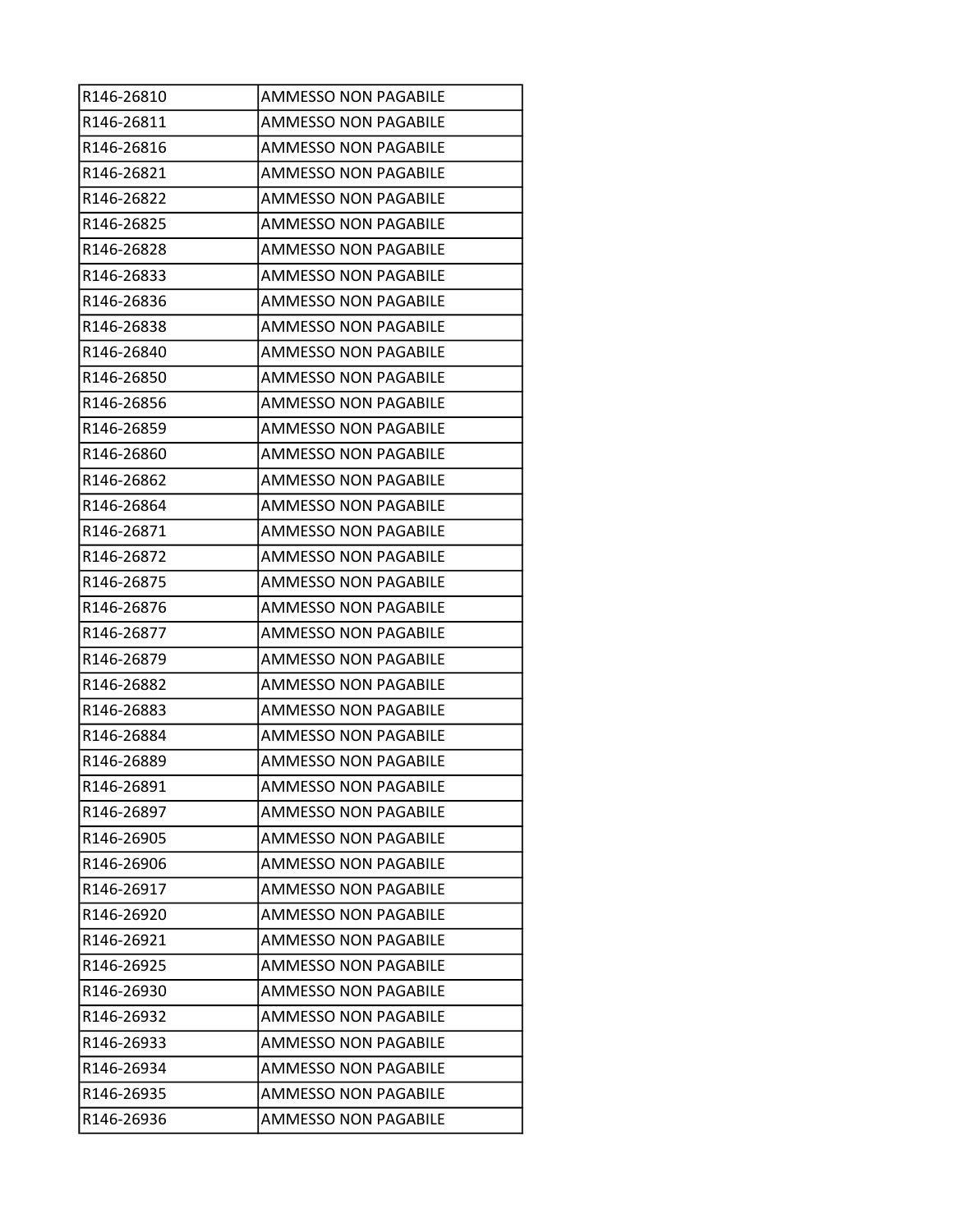| R146-26938 | AMMESSO NON PAGABILE        |
|------------|-----------------------------|
| R146-26943 | AMMESSO NON PAGABILE        |
| R146-26945 | <b>AMMESSO NON PAGABILE</b> |
| R146-26947 | <b>AMMESSO NON PAGABILE</b> |
| R146-26950 | <b>AMMESSO NON PAGABILE</b> |
| R146-26953 | <b>AMMESSO NON PAGABILE</b> |
| R146-26954 | <b>AMMESSO NON PAGABILE</b> |
| R146-26955 | <b>AMMESSO NON PAGABILE</b> |
| R146-26956 | AMMESSO NON PAGABILE        |
| R146-26962 | <b>AMMESSO NON PAGABILE</b> |
| R146-26964 | <b>AMMESSO NON PAGABILE</b> |
| R146-26968 | AMMESSO NON PAGABILE        |
| R146-26970 | <b>AMMESSO NON PAGABILE</b> |
| R146-26972 | <b>AMMESSO NON PAGABILE</b> |
| R146-26973 | <b>AMMESSO NON PAGABILE</b> |
| R146-26974 | <b>AMMESSO NON PAGABILE</b> |
| R146-26976 | <b>AMMESSO NON PAGABILE</b> |
| R146-26977 | <b>AMMESSO NON PAGABILE</b> |
| R146-26981 | <b>AMMESSO NON PAGABILE</b> |
| R146-26983 | AMMESSO NON PAGABILE        |
| R146-26985 | <b>AMMESSO NON PAGABILE</b> |
| R146-26988 | <b>AMMESSO NON PAGABILE</b> |
| R146-26989 | <b>AMMESSO NON PAGABILE</b> |
| R146-26990 | AMMESSO NON PAGABILE        |
| R146-26993 | <b>AMMESSO NON PAGABILE</b> |
| R146-26994 | AMMESSO NON PAGABILE        |
| R146-26996 | <b>AMMESSO NON PAGABILE</b> |
| R146-26997 | <b>AMMESSO NON PAGABILE</b> |
| R146-27003 | <b>AMMESSO NON PAGABILE</b> |
| R146-27010 | AMMESSO NON PAGABILE        |
| R146-27012 | <b>AMMESSO NON PAGABILE</b> |
| R146-27014 | <b>AMMESSO NON PAGABILE</b> |
| R146-27016 | <b>AMMESSO NON PAGABILE</b> |
| R146-27018 | <b>AMMESSO NON PAGABILE</b> |
| R146-27019 | AMMESSO NON PAGABILE        |
| R146-27021 | AMMESSO NON PAGABILE        |
| R146-27022 | AMMESSO NON PAGABILE        |
| R146-27023 | <b>AMMESSO NON PAGABILE</b> |
| R146-27028 | <b>AMMESSO NON PAGABILE</b> |
| R146-27035 | AMMESSO NON PAGABILE        |
| R146-27042 | <b>AMMESSO NON PAGABILE</b> |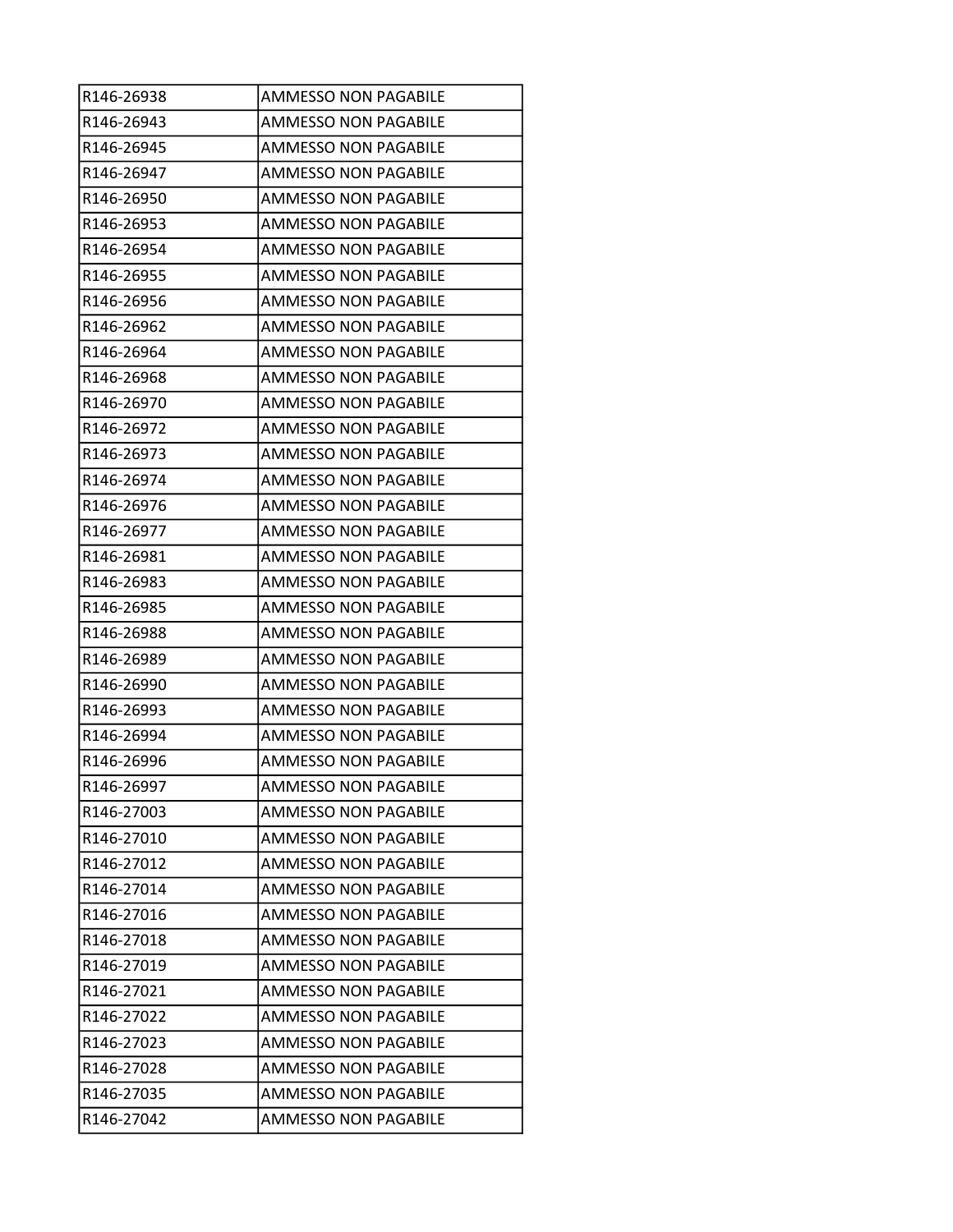| R146-27043 | <b>AMMESSO NON PAGABILE</b> |
|------------|-----------------------------|
| R146-27045 | <b>AMMESSO NON PAGABILE</b> |
| R146-27048 | <b>AMMESSO NON PAGABILE</b> |
| R146-27049 | <b>AMMESSO NON PAGABILE</b> |
| R146-27053 | <b>AMMESSO NON PAGABILE</b> |
| R146-27054 | <b>AMMESSO NON PAGABILE</b> |
| R146-27055 | <b>AMMESSO NON PAGABILE</b> |
| R146-27060 | <b>AMMESSO NON PAGABILE</b> |
| R146-27061 | AMMESSO NON PAGABILE        |
| R146-27062 | <b>AMMESSO NON PAGABILE</b> |
| R146-27065 | <b>AMMESSO NON PAGABILE</b> |
| R146-27066 | AMMESSO NON PAGABILE        |
| R146-27073 | <b>AMMESSO NON PAGABILE</b> |
| R146-27074 | <b>AMMESSO NON PAGABILE</b> |
| R146-27075 | <b>AMMESSO NON PAGABILE</b> |
| R146-27079 | AMMESSO NON PAGABILE        |
| R146-27084 | <b>AMMESSO NON PAGABILE</b> |
| R146-27088 | <b>AMMESSO NON PAGABILE</b> |
| R146-27094 | <b>AMMESSO NON PAGABILE</b> |
| R146-27098 | AMMESSO NON PAGABILE        |
| R146-27103 | <b>AMMESSO NON PAGABILE</b> |
| R146-27118 | <b>AMMESSO NON PAGABILE</b> |
| R146-27119 | <b>AMMESSO NON PAGABILE</b> |
| R146-27128 | AMMESSO NON PAGABILE        |
| R146-27135 | <b>AMMESSO NON PAGABILE</b> |
| R146-27136 | AMMESSO NON PAGABILE        |
| R146-27139 | <b>AMMESSO NON PAGABILE</b> |
| R146-27148 | <b>AMMESSO NON PAGABILE</b> |
| R146-27159 | <b>AMMESSO NON PAGABILE</b> |
| R146-27163 | <b>AMMESSO NON PAGABILE</b> |
| R146-27164 | <b>AMMESSO NON PAGABILE</b> |
| R146-27166 | <b>AMMESSO NON PAGABILE</b> |
| R146-27167 | <b>AMMESSO NON PAGABILE</b> |
| R146-27176 | <b>AMMESSO NON PAGABILE</b> |
| R146-27180 | AMMESSO NON PAGABILE        |
| R146-27183 | AMMESSO NON PAGABILE        |
| R146-27184 | AMMESSO NON PAGABILE        |
| R146-27186 | <b>AMMESSO NON PAGABILE</b> |
| R146-27196 | <b>AMMESSO NON PAGABILE</b> |
| R146-27198 | AMMESSO NON PAGABILE        |
| R146-27204 | <b>AMMESSO NON PAGABILE</b> |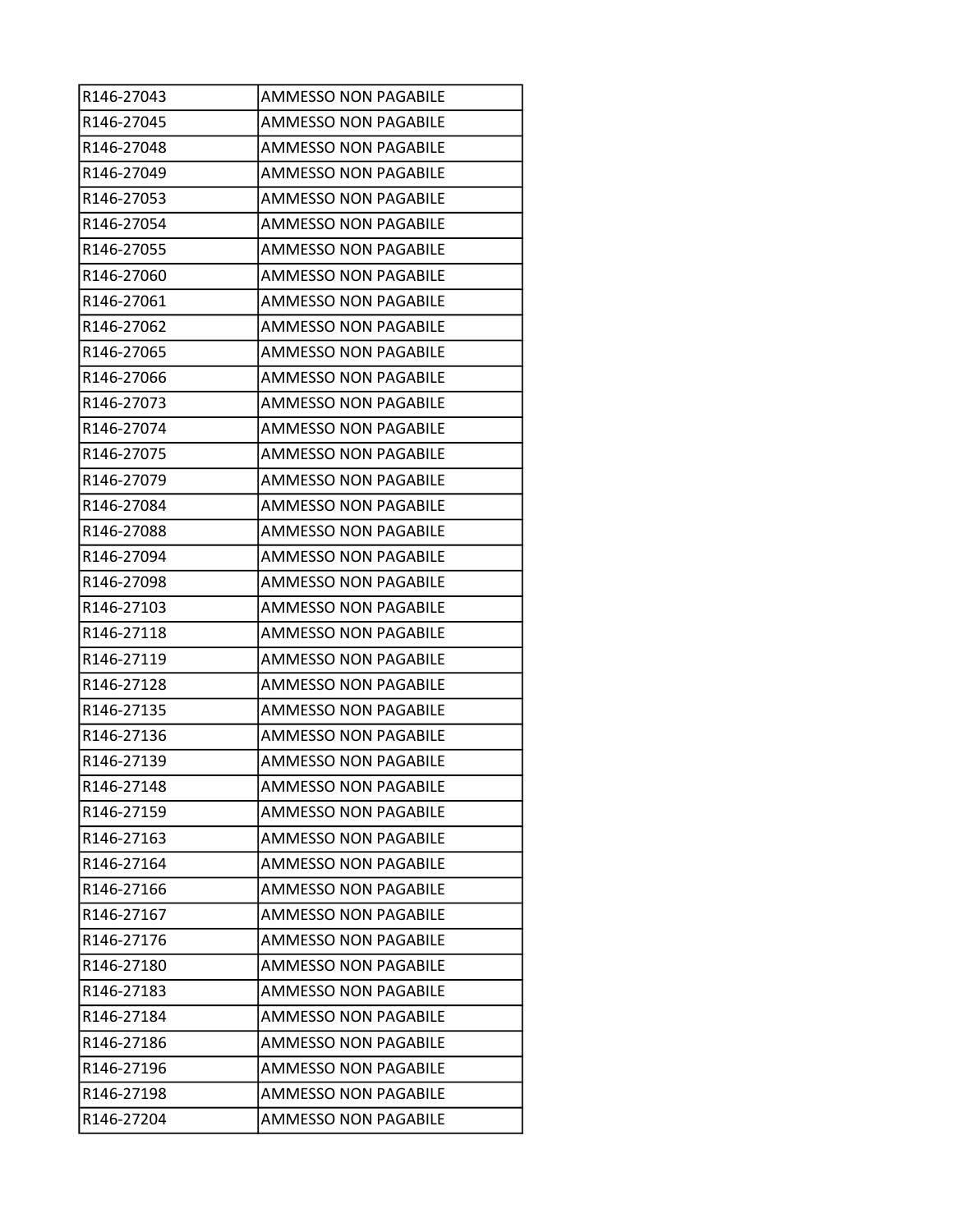| R146-27206 | <b>AMMESSO NON PAGABILE</b> |
|------------|-----------------------------|
| R146-27208 | AMMESSO NON PAGABILE        |
| R146-27209 | <b>AMMESSO NON PAGABILE</b> |
| R146-27216 | <b>AMMESSO NON PAGABILE</b> |
| R146-27221 | <b>AMMESSO NON PAGABILE</b> |
| R146-27239 | <b>AMMESSO NON PAGABILE</b> |
| R146-27241 | <b>AMMESSO NON PAGABILE</b> |
| R146-27258 | <b>AMMESSO NON PAGABILE</b> |
| R146-27260 | AMMESSO NON PAGABILE        |
| R146-27261 | <b>AMMESSO NON PAGABILE</b> |
| R146-27264 | <b>AMMESSO NON PAGABILE</b> |
| R146-27269 | AMMESSO NON PAGABILE        |
| R146-27273 | <b>AMMESSO NON PAGABILE</b> |
| R146-27277 | <b>AMMESSO NON PAGABILE</b> |
| R146-27286 | <b>AMMESSO NON PAGABILE</b> |
| R146-27291 | AMMESSO NON PAGABILE        |
| R146-27298 | <b>AMMESSO NON PAGABILE</b> |
| R146-27300 | <b>AMMESSO NON PAGABILE</b> |
| R146-27308 | <b>AMMESSO NON PAGABILE</b> |
| R146-27318 | AMMESSO NON PAGABILE        |
| R146-27319 | <b>AMMESSO NON PAGABILE</b> |
| R146-27321 | <b>AMMESSO NON PAGABILE</b> |
| R146-27323 | <b>AMMESSO NON PAGABILE</b> |
| R146-27341 | AMMESSO NON PAGABILE        |
| R146-27344 | <b>AMMESSO NON PAGABILE</b> |
| R146-27347 | AMMESSO NON PAGABILE        |
| R146-27348 | <b>AMMESSO NON PAGABILE</b> |
| R146-27349 | <b>AMMESSO NON PAGABILE</b> |
| R146-27354 | <b>AMMESSO NON PAGABILE</b> |
| R146-27357 | AMMESSO NON PAGABILE        |
| R146-27363 | <b>AMMESSO NON PAGABILE</b> |
| R146-27364 | <b>AMMESSO NON PAGABILE</b> |
| R146-27371 | <b>AMMESSO NON PAGABILE</b> |
| R146-27372 | <b>AMMESSO NON PAGABILE</b> |
| R146-27375 | AMMESSO NON PAGABILE        |
| R146-27378 | AMMESSO NON PAGABILE        |
| R146-27381 | AMMESSO NON PAGABILE        |
| R146-27382 | <b>AMMESSO NON PAGABILE</b> |
| R146-27384 | AMMESSO NON PAGABILE        |
| R146-27386 | AMMESSO NON PAGABILE        |
| R146-27387 | <b>AMMESSO NON PAGABILE</b> |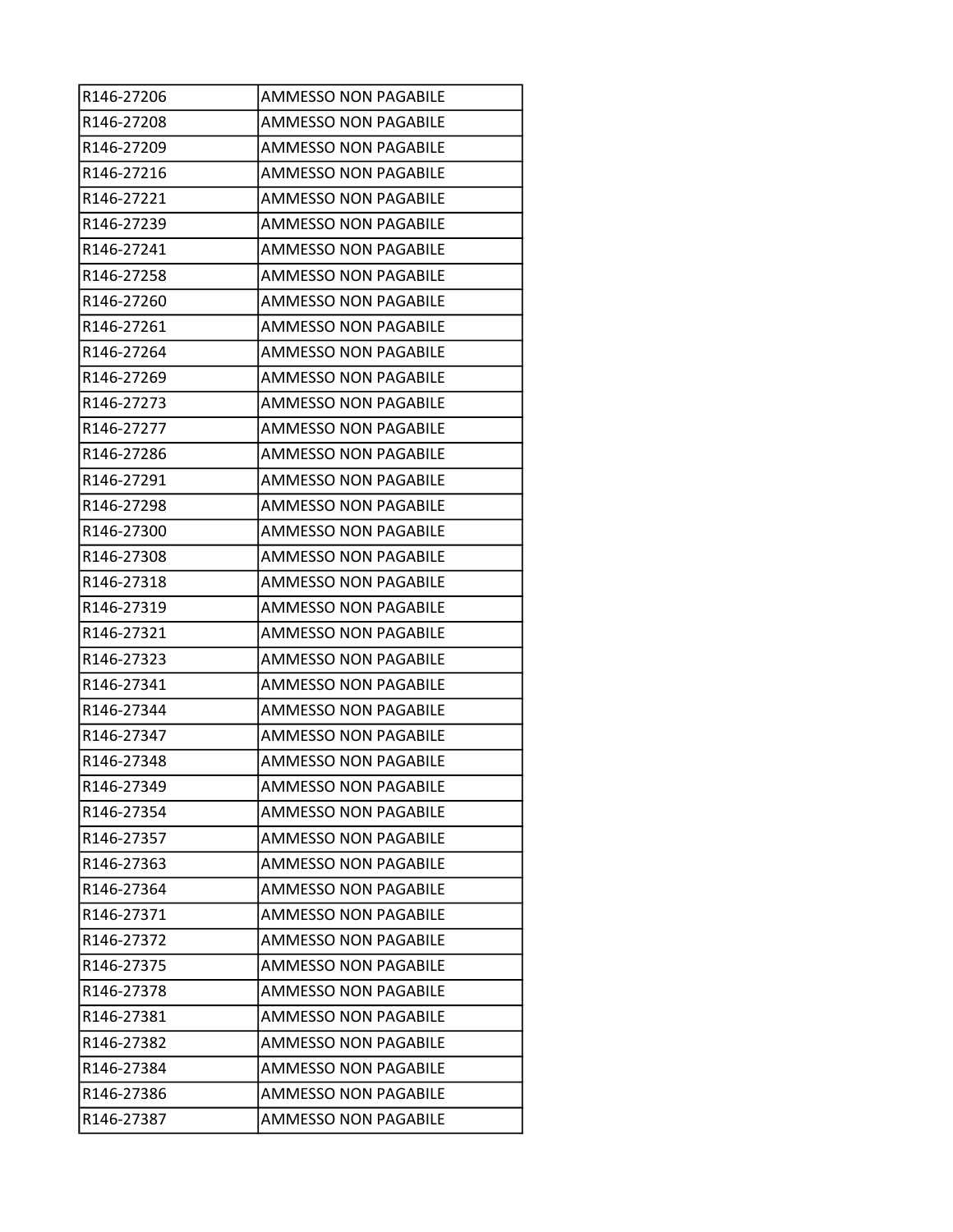| R146-27389 | <b>AMMESSO NON PAGABILE</b> |
|------------|-----------------------------|
| R146-27390 | AMMESSO NON PAGABILE        |
| R146-27392 | AMMESSO NON PAGABILE        |
| R146-27399 | AMMESSO NON PAGABILE        |
| R146-27405 | AMMESSO NON PAGABILE        |
| R146-27406 | <b>AMMESSO NON PAGABILE</b> |
| R146-27409 | <b>AMMESSO NON PAGABILE</b> |
| R146-27412 | <b>AMMESSO NON PAGABILE</b> |
| R146-27414 | <b>AMMESSO NON PAGABILE</b> |
| R146-27423 | <b>AMMESSO NON PAGABILE</b> |
| R146-27424 | AMMESSO NON PAGABILE        |
| R146-27430 | AMMESSO NON PAGABILE        |
| R146-27438 | AMMESSO NON PAGABILE        |
| R146-27441 | <b>AMMESSO NON PAGABILE</b> |
| R146-27442 | <b>AMMESSO NON PAGABILE</b> |
| R146-27444 | AMMESSO NON PAGABILE        |
| R146-27445 | <b>AMMESSO NON PAGABILE</b> |
| R146-27446 | AMMESSO NON PAGABILE        |
| R146-27448 | <b>AMMESSO NON PAGABILE</b> |
| R146-27453 | AMMESSO NON PAGABILE        |
| R146-27454 | AMMESSO NON PAGABILE        |
| R146-27455 | AMMESSO NON PAGABILE        |
| R146-27458 | AMMESSO NON PAGABILE        |
| R146-27461 | AMMESSO NON PAGABILE        |
| R146-27463 | AMMESSO NON PAGABILE        |
| R146-27465 | AMMESSO NON PAGABILE        |
| R146-27471 | <b>AMMESSO NON PAGABILE</b> |
| R146-27472 | <b>AMMESSO NON PAGABILE</b> |
| R146-27473 | <b>AMMESSO NON PAGABILE</b> |
| R146-27477 | AMMESSO NON PAGABILE        |
| R146-27482 | <b>AMMESSO NON PAGABILE</b> |
| R146-27484 | AMMESSO NON PAGABILE        |
| R146-27489 | <b>AMMESSO NON PAGABILE</b> |
| R146-27490 | <b>AMMESSO NON PAGABILE</b> |
| R146-27491 | AMMESSO NON PAGABILE        |
| R146-27495 | AMMESSO NON PAGABILE        |
| R146-27499 | AMMESSO NON PAGABILE        |
| R146-27503 | AMMESSO NON PAGABILE        |
| R146-27511 | AMMESSO NON PAGABILE        |
| R146-27513 | AMMESSO NON PAGABILE        |
| R146-27514 | AMMESSO NON PAGABILE        |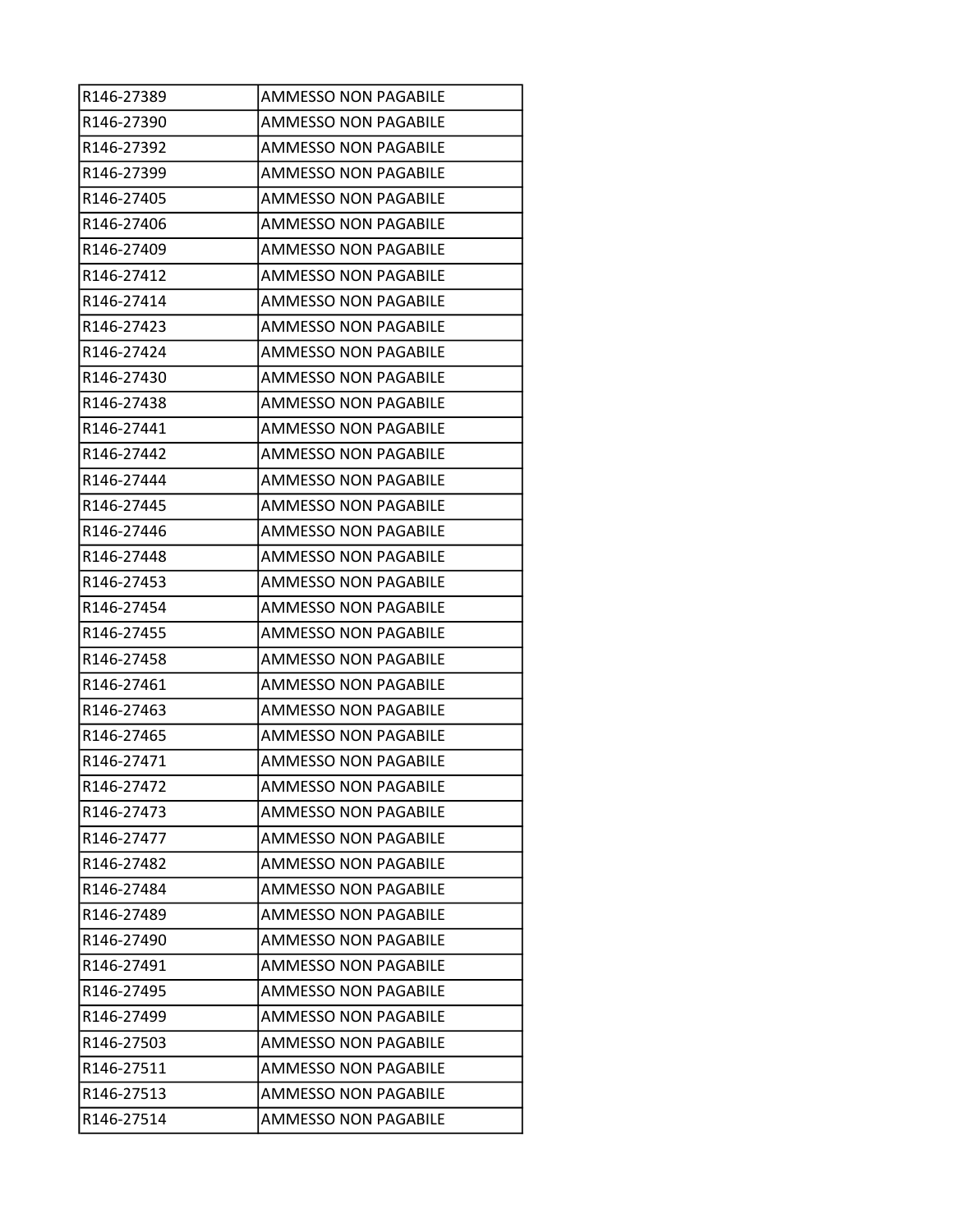| R146-27516 | AMMESSO NON PAGABILE        |
|------------|-----------------------------|
| R146-27525 | AMMESSO NON PAGABILE        |
| R146-27526 | <b>AMMESSO NON PAGABILE</b> |
| R146-27530 | AMMESSO NON PAGABILE        |
| R146-27531 | AMMESSO NON PAGABILE        |
| R146-27533 | <b>AMMESSO NON PAGABILE</b> |
| R146-27535 | <b>AMMESSO NON PAGABILE</b> |
| R146-27538 | <b>AMMESSO NON PAGABILE</b> |
| R146-27540 | AMMESSO NON PAGABILE        |
| R146-27541 | AMMESSO NON PAGABILE        |
| R146-27547 | <b>AMMESSO NON PAGABILE</b> |
| R146-27549 | AMMESSO NON PAGABILE        |
| R146-27556 | AMMESSO NON PAGABILE        |
| R146-27559 | <b>AMMESSO NON PAGABILE</b> |
| R146-27562 | <b>AMMESSO NON PAGABILE</b> |
| R146-27572 | AMMESSO NON PAGABILE        |
| R146-27578 | <b>AMMESSO NON PAGABILE</b> |
| R146-27587 | AMMESSO NON PAGABILE        |
| R146-27601 | <b>AMMESSO NON PAGABILE</b> |
| R146-27604 | AMMESSO NON PAGABILE        |
| R146-27605 | AMMESSO NON PAGABILE        |
| R146-27606 | AMMESSO NON PAGABILE        |
| R146-27610 | AMMESSO NON PAGABILE        |
| R146-27611 | AMMESSO NON PAGABILE        |
| R146-27613 | AMMESSO NON PAGABILE        |
| R146-27614 | AMMESSO NON PAGABILE        |
| R146-27617 | <b>AMMESSO NON PAGABILE</b> |
| R146-27619 | <b>AMMESSO NON PAGABILE</b> |
| R146-27621 | <b>AMMESSO NON PAGABILE</b> |
| R146-27622 | AMMESSO NON PAGABILE        |
| R146-27624 | AMMESSO NON PAGABILE        |
| R146-27625 | AMMESSO NON PAGABILE        |
| R146-27628 | <b>AMMESSO NON PAGABILE</b> |
| R146-27629 | <b>AMMESSO NON PAGABILE</b> |
| R146-27630 | AMMESSO NON PAGABILE        |
| R146-27639 | AMMESSO NON PAGABILE        |
| R146-27640 | AMMESSO NON PAGABILE        |
| R146-27648 | AMMESSO NON PAGABILE        |
| R146-27650 | AMMESSO NON PAGABILE        |
| R146-27652 | AMMESSO NON PAGABILE        |
| R146-27653 | AMMESSO NON PAGABILE        |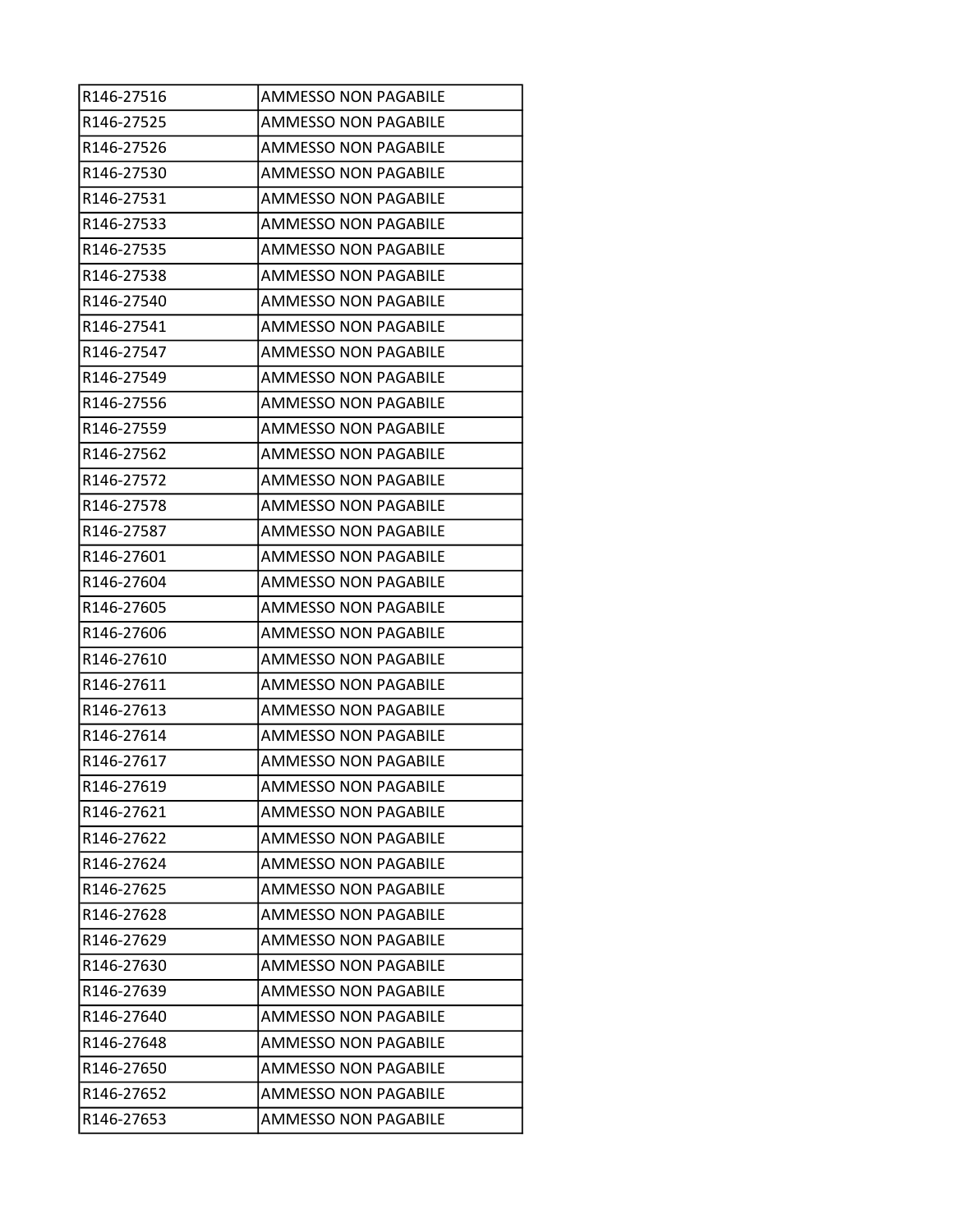| R146-27659 | <b>AMMESSO NON PAGABILE</b> |
|------------|-----------------------------|
| R146-27661 | AMMESSO NON PAGABILE        |
| R146-27662 | <b>AMMESSO NON PAGABILE</b> |
| R146-27663 | AMMESSO NON PAGABILE        |
| R146-27664 | AMMESSO NON PAGABILE        |
| R146-27670 | <b>AMMESSO NON PAGABILE</b> |
| R146-27671 | <b>AMMESSO NON PAGABILE</b> |
| R146-27675 | <b>AMMESSO NON PAGABILE</b> |
| R146-27683 | <b>AMMESSO NON PAGABILE</b> |
| R146-27689 | AMMESSO NON PAGABILE        |
| R146-27691 | <b>AMMESSO NON PAGABILE</b> |
| R146-27703 | AMMESSO NON PAGABILE        |
| R146-27705 | AMMESSO NON PAGABILE        |
| R146-27712 | <b>AMMESSO NON PAGABILE</b> |
| R146-27722 | <b>AMMESSO NON PAGABILE</b> |
| R146-27729 | AMMESSO NON PAGABILE        |
| R146-27732 | <b>AMMESSO NON PAGABILE</b> |
| R146-27736 | AMMESSO NON PAGABILE        |
| R146-27737 | <b>AMMESSO NON PAGABILE</b> |
| R146-27738 | AMMESSO NON PAGABILE        |
| R146-27744 | AMMESSO NON PAGABILE        |
| R146-27765 | AMMESSO NON PAGABILE        |
| R146-27776 | AMMESSO NON PAGABILE        |
| R146-27778 | AMMESSO NON PAGABILE        |
| R146-27783 | AMMESSO NON PAGABILE        |
| R146-27784 | AMMESSO NON PAGABILE        |
| R146-27800 | <b>AMMESSO NON PAGABILE</b> |
| R146-27801 | <b>AMMESSO NON PAGABILE</b> |
| R146-27808 | <b>AMMESSO NON PAGABILE</b> |
| R146-27819 | AMMESSO NON PAGABILE        |
| R146-27837 | AMMESSO NON PAGABILE        |
| R146-27845 | AMMESSO NON PAGABILE        |
| R146-27851 | <b>AMMESSO NON PAGABILE</b> |
| R146-27860 | <b>AMMESSO NON PAGABILE</b> |
| R146-27862 | AMMESSO NON PAGABILE        |
| R146-27870 | AMMESSO NON PAGABILE        |
| R146-27874 | AMMESSO NON PAGABILE        |
| R146-27886 | AMMESSO NON PAGABILE        |
| R146-27888 | AMMESSO NON PAGABILE        |
| R146-27894 | AMMESSO NON PAGABILE        |
| R146-27897 | AMMESSO NON PAGABILE        |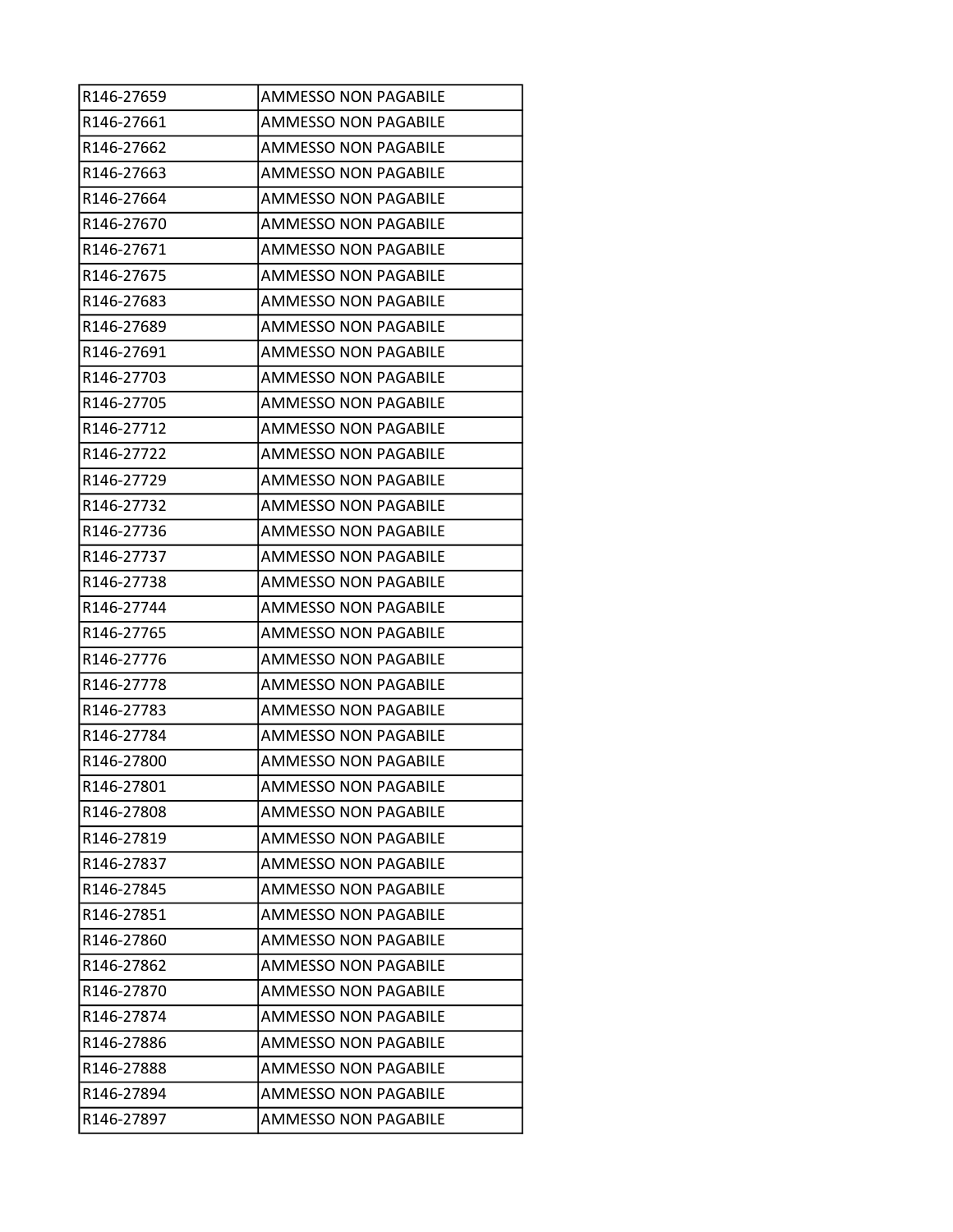| R146-27902 | <b>AMMESSO NON PAGABILE</b> |
|------------|-----------------------------|
| R146-27907 | AMMESSO NON PAGABILE        |
| R146-27912 | <b>AMMESSO NON PAGABILE</b> |
| R146-27913 | AMMESSO NON PAGABILE        |
| R146-27917 | AMMESSO NON PAGABILE        |
| R146-27925 | <b>AMMESSO NON PAGABILE</b> |
| R146-27929 | <b>AMMESSO NON PAGABILE</b> |
| R146-27947 | <b>AMMESSO NON PAGABILE</b> |
| R146-27966 | AMMESSO NON PAGABILE        |
| R146-27969 | AMMESSO NON PAGABILE        |
| R146-27971 | <b>AMMESSO NON PAGABILE</b> |
| R146-27973 | AMMESSO NON PAGABILE        |
| R146-27980 | AMMESSO NON PAGABILE        |
| R146-27981 | <b>AMMESSO NON PAGABILE</b> |
| R146-27988 | <b>AMMESSO NON PAGABILE</b> |
| R146-27990 | AMMESSO NON PAGABILE        |
| R146-27993 | <b>AMMESSO NON PAGABILE</b> |
| R146-28020 | AMMESSO NON PAGABILE        |
| R146-28023 | <b>AMMESSO NON PAGABILE</b> |
| R146-28029 | AMMESSO NON PAGABILE        |
| R146-28031 | AMMESSO NON PAGABILE        |
| R146-28036 | AMMESSO NON PAGABILE        |
| R146-28038 | AMMESSO NON PAGABILE        |
| R146-28039 | AMMESSO NON PAGABILE        |
| R146-28049 | AMMESSO NON PAGABILE        |
| R146-28057 | AMMESSO NON PAGABILE        |
| R146-28060 | <b>AMMESSO NON PAGABILE</b> |
| R146-28061 | <b>AMMESSO NON PAGABILE</b> |
| R146-28065 | <b>AMMESSO NON PAGABILE</b> |
| R146-28070 | AMMESSO NON PAGABILE        |
| R146-28072 | AMMESSO NON PAGABILE        |
| R146-28076 | AMMESSO NON PAGABILE        |
| R146-28087 | <b>AMMESSO NON PAGABILE</b> |
| R146-28091 | <b>AMMESSO NON PAGABILE</b> |
| R146-28102 | AMMESSO NON PAGABILE        |
| R146-28103 | AMMESSO NON PAGABILE        |
| R146-28109 | AMMESSO NON PAGABILE        |
| R146-28110 | AMMESSO NON PAGABILE        |
| R146-28112 | AMMESSO NON PAGABILE        |
| R146-28117 | AMMESSO NON PAGABILE        |
| R146-28125 | AMMESSO NON PAGABILE        |